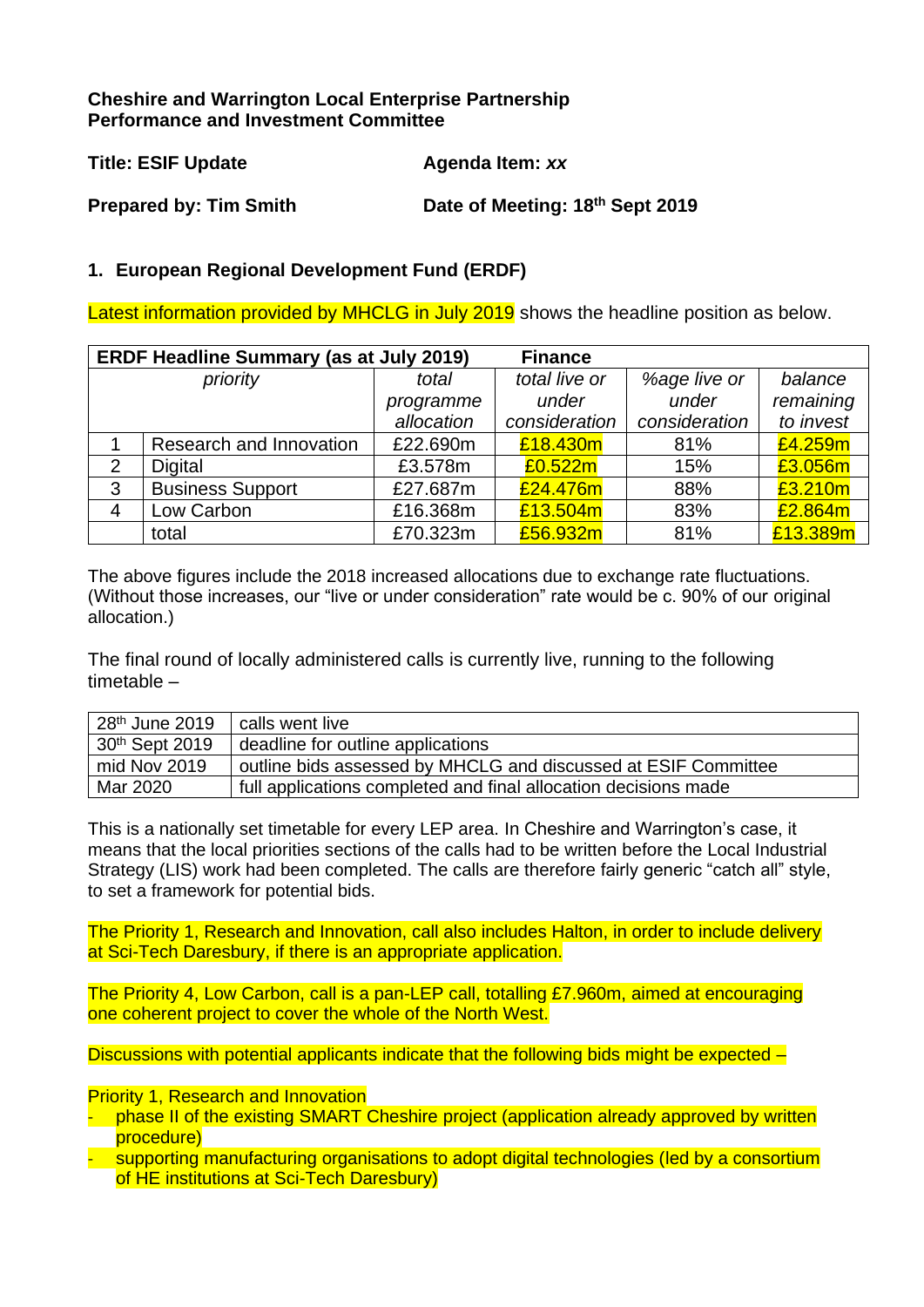- supporting oncology research and development of new products (led by the Medicines Discovery Catapult and Alderley Park Accelerator)

**Priority 2, Digital** 

- extension of broadband coverage and associated business support (led by Cheshire East Council)

Priority 3, Business Support

- a capital refurb and associated business support in Ellesmere Port (led by CWAC Council)
- a capital refurb and associated business support in Warrington (led by Langtree)
- phase II of the existing Business Growth Programme project (led by Universities Economic Development Unit)

Priority 4, Low Carbon

- A pan LEP project promoting research and innovation in, and adoption of, low-carbon technologies (led by a consortium of NW universities)

After this round of calls has closed, the intention is for the ERDF programme to transition to a centrally administered Reserve Fund towards the end of 2019, so the current timetable represents the last time that we will have local input to the priorities to be addressed and locally based assessment and decision making. Any unspent allocations from this final round of locally administered calls, plus any future exchange rate increases and underspends from live projects will go into the new Reserve Fund.

A full list of current projects is included at Appendix 1.

# **2. European Social Fund (ESF)**

The second procurement round, with funding calls launched in summer 2018, is now nearing completion. A headline summary is shown below.

|                   | ESF Procurement "Round 2" (summer 2018) (as at May 2019) |            |                                                     |            |            |  |  |  |  |
|-------------------|----------------------------------------------------------|------------|-----------------------------------------------------|------------|------------|--|--|--|--|
|                   | IP                                                       | <b>ESF</b> | Project                                             | <b>ESF</b> | <b>ESF</b> |  |  |  |  |
|                   |                                                          | available  |                                                     | requested  | remaining  |  |  |  |  |
| live              | 1.1                                                      | £7.448m    | Skills Support for the Unemployed<br>(People Plus)  | £7.260m    | £0.188m    |  |  |  |  |
|                   | 2.2                                                      | £1.165m    | The Pledge<br>(Youth Federation)                    | £1.165m    | £0         |  |  |  |  |
|                   | 1.2                                                      | £2.552m    | <b>Journey First</b><br>(Cheshire East Council)     | £2.552m    | £0         |  |  |  |  |
| assessed<br>being | 1.4                                                      | £2.933m    | Journey First<br>(Cheshire East Council)            | £2.900m    | £0.033m    |  |  |  |  |
|                   | 2.1                                                      | £14.813m   | <b>Skills for Growth</b><br>(University of Chester) | £14.813m   | £0         |  |  |  |  |
|                   |                                                          | £28.911m   |                                                     | £28.690m   | £0.221m    |  |  |  |  |

Revised Notional Allocations, announced late in 2018, have made further ESF monies available due to fluctuations in exchange rates. The additional funding equates to an 11.5% increase applied consistently across each Investment Priority. We are also in discussions with DWP and ESFA about whether underspends from projects which have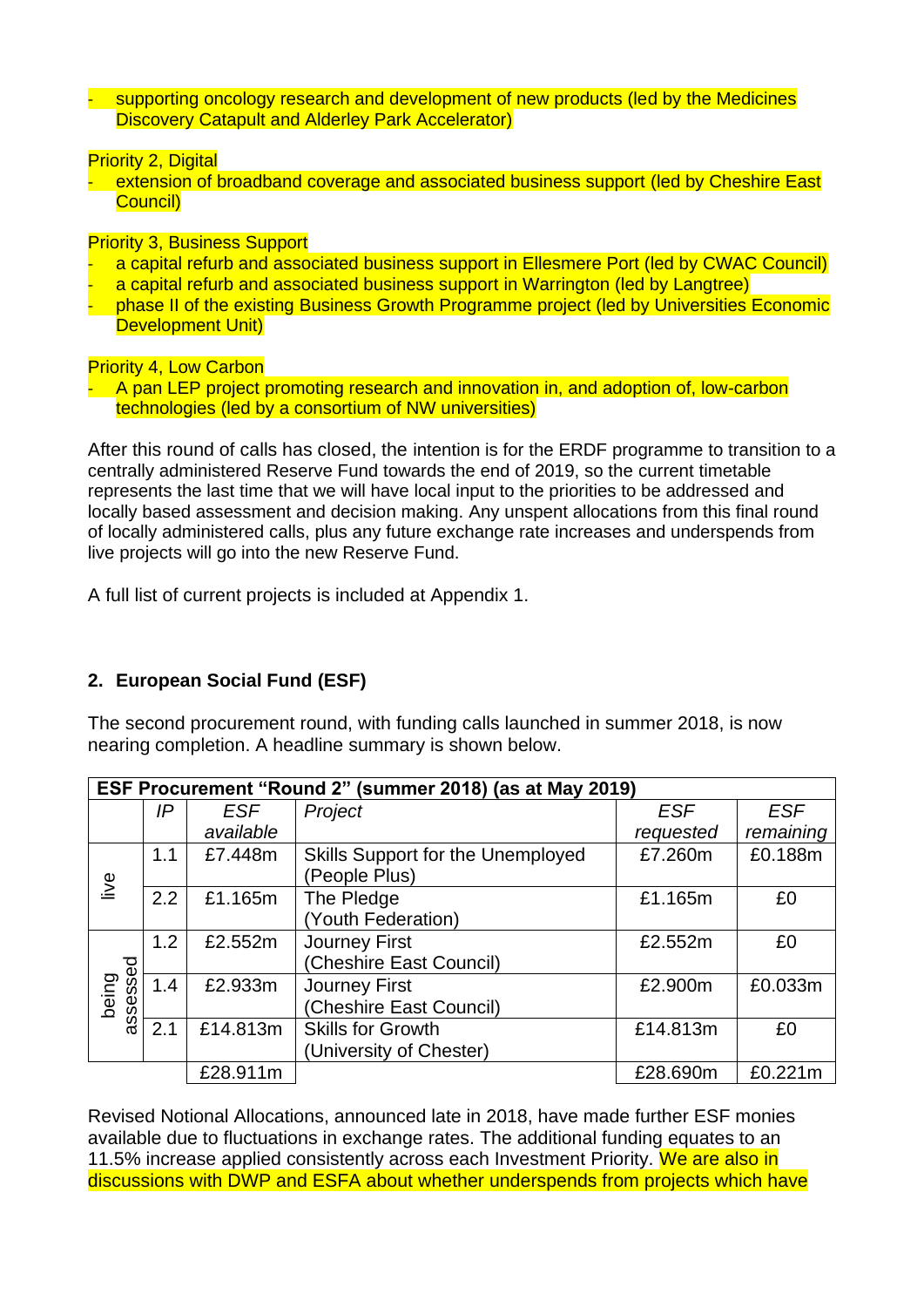#### now finished can be made available for inclusion in our final round of locally administered calls. A headline summary is shown below.

|       | <b>ESF allocations and future calls (as at Aug 2019)</b> |                   |                |               |                                  |                   |
|-------|----------------------------------------------------------|-------------------|----------------|---------------|----------------------------------|-------------------|
|       |                                                          |                   |                |               | future calls (x3)                |                   |
|       |                                                          |                   |                | total         |                                  |                   |
|       | previous ESFA co-                                        | underspend        | currently      | allocation if |                                  |                   |
|       | financed projects                                        | (caveat -         | anticipated    | <b>ESFA</b>   |                                  |                   |
|       | (now finished, with                                      | awaiting          | allocation for | underspends   |                                  |                   |
|       | expected                                                 | <b>ESFA final</b> | final calls    | came back to  |                                  |                   |
| IP    | underspends)                                             | position)         | (rounded)      | C&W           |                                  |                   |
| IP1.1 | <b>People Plus</b>                                       | £200,596          | £1,791,000     | £1,991,596    |                                  | Nov - Dec         |
| IP1.2 | Interserve                                               | £1,346,230        | £726,000       | £2,072,230    | merged call                      | 2019              |
| IP1.4 | no ESFA project                                          | £ <sub>0</sub>    | £973,000       | £973,000      |                                  |                   |
|       | subtotal                                                 | £1,546,826        | £3,490,000     | £5,036,826    |                                  |                   |
|       |                                                          |                   |                |               | aim is to get                    | Nov - Dec         |
| IP2.1 | <b>Calderdale College</b>                                | £579,052          | £2,255,000     | £2,834,052    | more budget in<br>IP2.2, but not | 2019<br>Nov - Dec |
| IP2.2 | <b>Cheshire College S&amp;W</b>                          | £101,859          | £215,000       | £316,859      | through a<br>merged call         | 2019              |
|       | subtotal                                                 | £680,911          | £2,470,000     | £3,150,911    |                                  |                   |
|       | grand total                                              | £2,227,737        | £5,960,000     | £8,187,737    |                                  |                   |

A request for an extension to the current New Leaf project is still under consideration at time of writing. If confirmed, that would take up around £1.7m of the £3.49m available (or £5.036m if previous project underspends come back into our allocation) for "people into jobs" projects under IP's 1.1, 1.2 and 1.4.

For the final call, ESIF Committee members are also keen to take a wider approach, looking more at early intervention, prevention, inter-generational issues, family background etc. Anything that can be done to try and stop the pipeline of people who would eventually become participants, maybe also including police and health services as potential partners.

After this round of calls has closed, the intention is for the ESF programme to transition to a centrally administered Reserve Fund towards the end of 2019, so the above timetable represents the last time we will have local input to the priorities to be addressed. Any unspent allocations from this final round of locally administered calls, plus any future exchange rate increases and underspends from live projects will go into the new Reserve Fund.

## **3. Rural Development Programme for England / Rural Growth Fund**

The Rural Growth Fund is closed to new applications. Two funding rounds have been run, resulting in a total of £2.54m worth of full applications, equating to 16 projects, being received.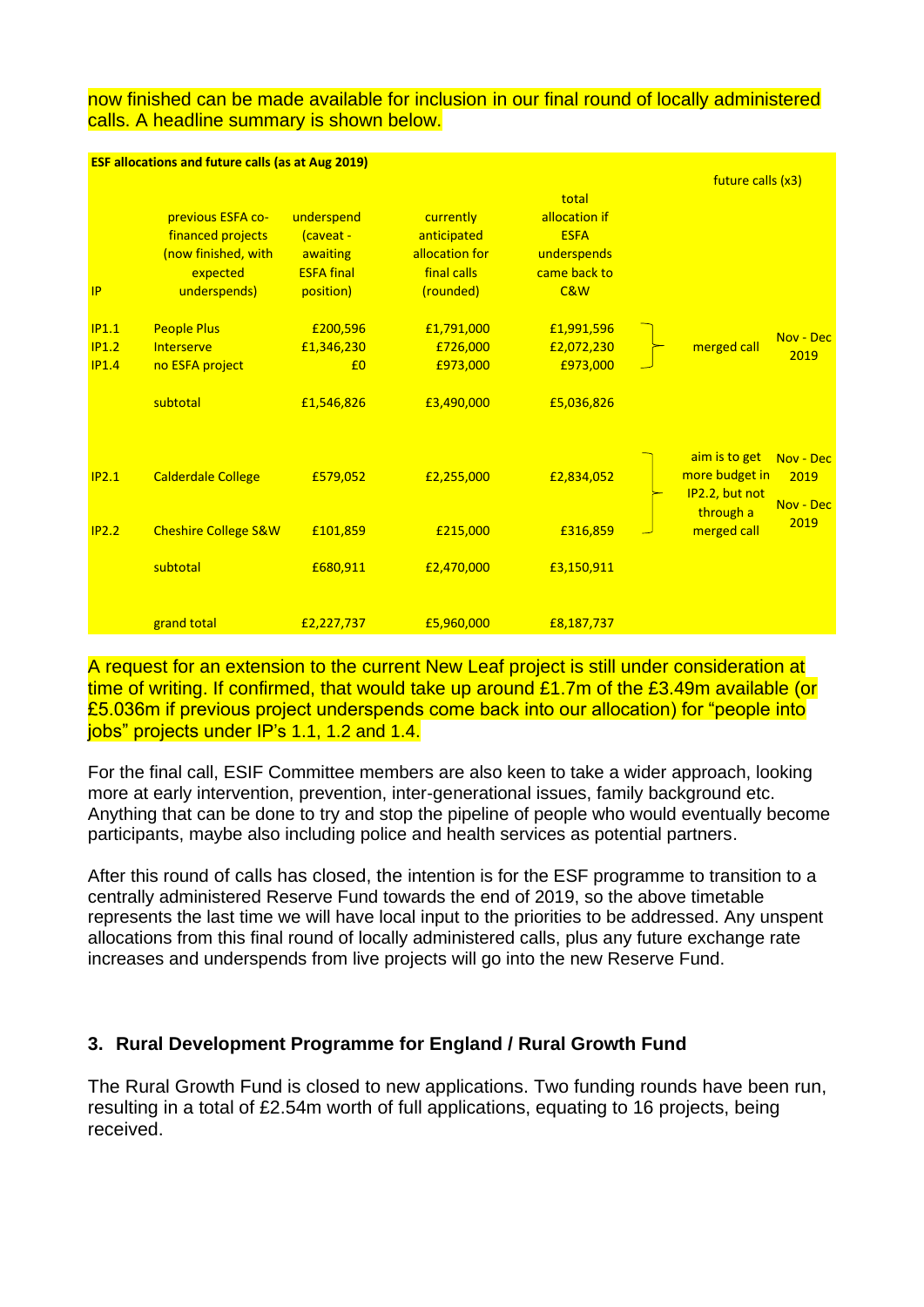Grant Funding Agreements have so far been issued to 10 projects worth £1.59m. There still remains sufficient demand in the Cheshire and Warrington LEP area to spend the full allocation.

Latest data available, provided for ESIF Committee in May 2019, is shown below.

| <b>Cheshire and Warrington</b>                                                               |                 |                |                                       | <b>ESIF EAFRD Management Information</b> |                        |                |                 |         |
|----------------------------------------------------------------------------------------------|-----------------|----------------|---------------------------------------|------------------------------------------|------------------------|----------------|-----------------|---------|
| <b>Notional allocation</b>                                                                   |                 | 2,492,600<br>£ |                                       |                                          |                        |                |                 |         |
| <b>Growth Programme Round 1</b>                                                              | <b>Total</b>    |                | <b>Business</b><br><b>Development</b> |                                          | <b>Food Processing</b> |                | Tourism         |         |
|                                                                                              | <b>Projects</b> | Value £        | <b>Projects</b>                       | Value £                                  | <b>Projects</b>        | <b>Value £</b> | <b>Projects</b> | Value £ |
| <b>Total Call Value</b>                                                                      |                 | 725,000        |                                       | 450,000                                  |                        | 275,000        |                 |         |
| <b>Current pipeline spend</b>                                                                |                 | 483,497        |                                       | 310,109                                  |                        | 173,388        |                 |         |
| EOI + Endorsed + FA + Approved - Not Viable                                                  |                 |                |                                       |                                          |                        |                |                 |         |
| <b>Claims Paid</b>                                                                           |                 | 464,105        |                                       | 310,109                                  |                        | 153,996        |                 |         |
| <b>EOI Received</b>                                                                          | 20              | 2,159,121      | 11                                    | 957.881                                  | 4                      | 426,724        | 5               | 774.516 |
| Endorsed for full application                                                                |                 |                |                                       |                                          |                        |                |                 |         |
| <b>Full Applications Received</b>                                                            | 6               | 560,779        | 3                                     | 310,763                                  | 2                      | 189,200        |                 | 60,817  |
| Contracted                                                                                   | 5               | 483.497        | 3                                     | 310,109                                  | 2                      | 173,388        | -               |         |
| Applications no longer viable                                                                | 15              | 1,623,503      | 8                                     | 648.987                                  | 2                      | 200,000        | 5               | 774,516 |
| Drop out rate                                                                                | 75%             | 75%            | 73%                                   | 68%                                      | 50%                    | 47%            | 100%            | 100%    |
| <b>Round 1</b><br><b>■ Total Call Value</b><br>■ Current pipeline spend<br><b>Contracted</b> |                 |                |                                       |                                          |                        |                |                 |         |
| <b>■ Claims Paid</b>                                                                         |                 | 100,000        | 200,000                               | 300,000<br>400,000                       | 500,000                | 600,000        | 700,000         | 800,000 |

| <b>Growth Programme Round 2</b><br>25/01/2017 - 31/01/2018          | <b>Total</b>    |                  | <b>Business</b><br><b>Development</b>   |                | <b>Food Processing</b>   |                  | <b>Tourism</b>                                    |                 |
|---------------------------------------------------------------------|-----------------|------------------|-----------------------------------------|----------------|--------------------------|------------------|---------------------------------------------------|-----------------|
|                                                                     | <b>Projects</b> | <b>Value £</b>   | <b>Projects</b>                         | <b>Value £</b> | <b>Projects</b>          | Value £          | <b>Projects</b>                                   | Value £         |
| <b>Total Call Value</b>                                             |                 | 2,009,103        |                                         | 575,103        |                          | 434,000          |                                                   | 1,000,000       |
| <b>Current pipeline spend</b>                                       |                 | 2,968,451        |                                         | 1,640,372      |                          | 571,961          |                                                   | 756,118         |
| EOI + Endorsed + FA + Approved - Not Viable                         |                 |                  |                                         |                |                          |                  |                                                   |                 |
| <b>Under(Over) Programmed</b>                                       |                 | (959, 348)       |                                         | (1,065,269)    |                          | (137, 961)       |                                                   | 243,882         |
| <b>Claims paid</b>                                                  |                 | 245,489          |                                         | 109,200        |                          | 136,289          |                                                   |                 |
| <b>EOI Received</b>                                                 | 37              | 4,831,294        | 20                                      | 2,480,621      | 2                        | 574,000          | 15                                                | 1,776,673       |
| - EOI In Progress                                                   |                 |                  |                                         |                |                          |                  |                                                   |                 |
| Endorsed for full application                                       | 32              | 4,292,594        | 18                                      | 2,265,521      | 2                        | 574,000          | 12                                                | 1,453,073       |
| <b>Full Applications Received</b>                                   | 16              | 2,540,811        | 10                                      | 1,237,876      | 2                        | 611,634          | 4                                                 | 691,302         |
| - FA In Progress                                                    | 5               | 741,320          | 4                                       | 613,726        |                          |                  |                                                   | 127,594         |
| Contracted                                                          | 10 <sup>1</sup> | 1,590,544        | 6                                       | 624,059        | 2                        | 571,961          |                                                   | 394,524         |
| Applications no longer viable                                       | 17              | 1,876,243        |                                         | 794,984        |                          |                  | 10                                                | 1,081,258       |
| Drop out rate                                                       | 46%             | 39%              | 35%                                     | 32%            | $0\%$                    | $0\%$            | 67%                                               | 61%             |
| <b>Round 2</b><br><b>Total call value</b><br>Current pipeline spend | 0%              | 148<br>%<br>100% | <b>Contract Contract Contract</b><br>0% | 100%           | and the control of<br>0% | 13<br>2%<br>100% | <b>The Contract of Contract of Contract</b><br>0% | 76<br>%<br>100% |

As with ERDF and ESF, there will now be a National Reserve Fund for the Rural Growth Programme, with a round of calls in 2020. This will give Cheshire and Warrington business a further opportunity to apply, even though our previous area-specific allocation has been fully subscribed. Business Development and Tourism Infrastructure are the themes confirmed so far, with a third theme of Food Processing under consideration.